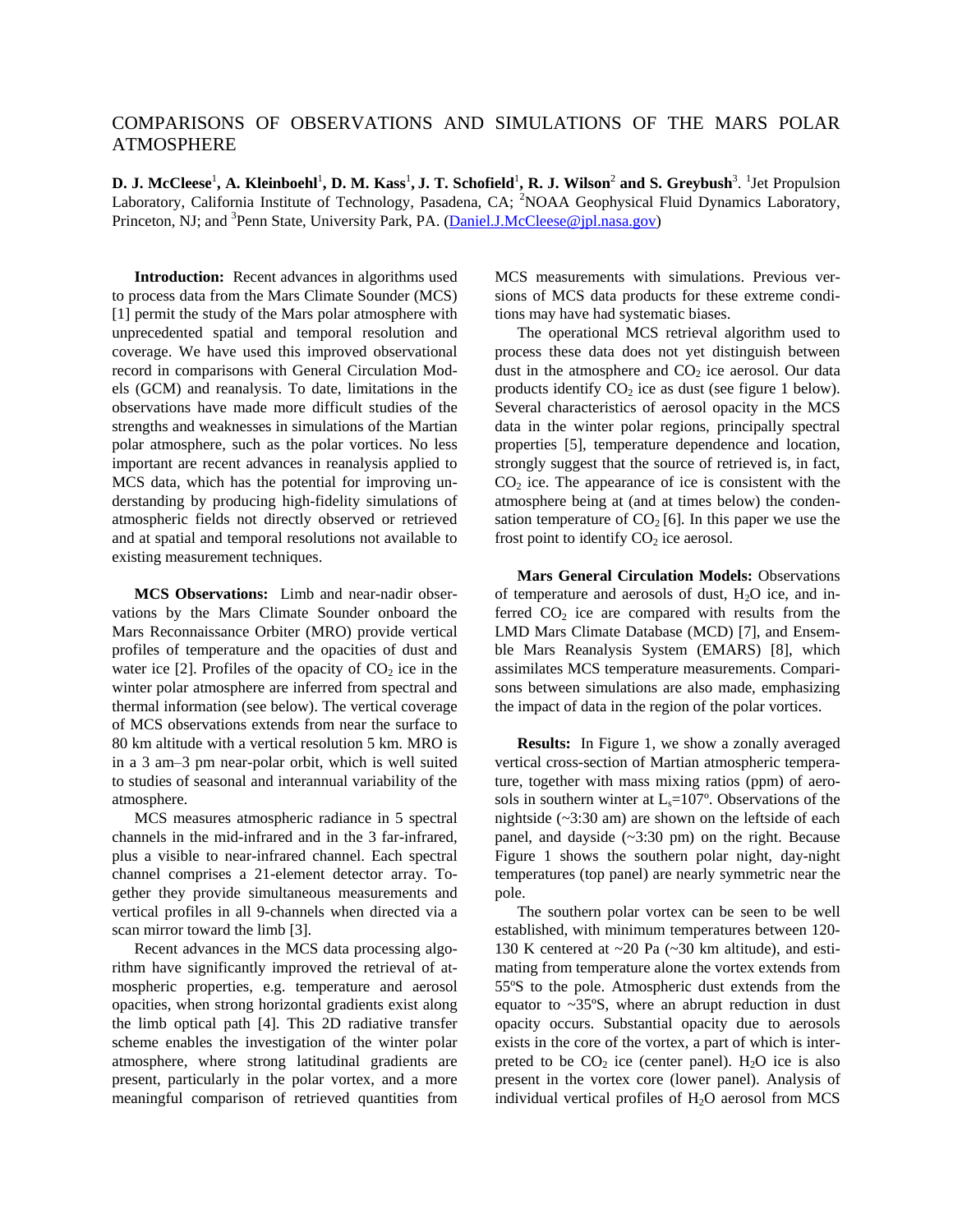strongly suggest that water is entering the southern vortex from above, possibly transported by the Hadley cell circulation.

Inspection of MCS data in time-steps of  $5^\circ$  of  $L_s$ , for  $Ls=10^{\circ}$  through  $110^{\circ}$  in the south, shows that aerosols are an excellent indicator of the state and evolution of the north and south polar atmosphere and their respective vortices (shown in the paper). Among the features evident as the time series approaches midwinter is the confinement of dust to latitudes equatorward of 50º. In the core of the vortex, as defined by the boundaries of the temperature minimum,  $CO<sub>2</sub>$  ice clouds or hazes develop, and  $H<sub>2</sub>O$  ice aerosol form.

The onset, evolution and ultimate morphology of the northern and southern winter polar atmosphere exhibit differences in many important respects. The observations show that while the southern vortex is remarkably stable dynamically, in the north the vortex is frequently perturbed, likely a dynamical impact of dust in the atmosphere in the south through the Hadley circulation. The northern vortex is also more vertically confined to the middle atmosphere, and water ice aerosol is more abundant. Again, contrasts between the north and south vortices, and comparisons with GCM results and reanalysis will be presented and discussed.

Figure 2 is an example of output from the LMD MCD simulations for southern winter  $(L_s=90^\circ-120^\circ)$ . In this figure, we show the equator to pole cross-section of temperature, as well as mass mixing ratios of dust and  $H<sub>2</sub>O$  ice, comparable with observations in Figure 1. The thermal structure of the vortex in the MCD (top panel) is in good agreement with the observations. Dust is observed to lie in a broad layer centered on 100 Pa, whereas the simulation (center panel) shows dust throughout the lower atmosphere and extending to higher latitudes. MCD includes a  $CO<sub>2</sub>$  cycle with condensation occurring on the surface when the temperature falls to the frost point, but it does not track  $CO<sub>2</sub>$ ice as an aerosol. Thus, comparison of the simulation with observations in the core of the vortex can be made for dust only. Dust amounts are low in the vortex core in both. The subtropical  $H_2O$  ice clouds in the simulation (bottom panel) occur lower in the atmosphere and at higher concentrations than is seen in the observations. The lower limit of the vertical range of MCS observations, approximately 5-10 km, rules out study of the low altitude aerosols spanning the polar region in the MCD.

Figure 3 presents results of EMARS, which is a reanalysis using the MCS temperature observations (Figure 1, top panel). Zonally averaged vertical crosssections of temperature and mixing ratios of dust and  $H<sub>2</sub>O$  ice for  $L<sub>s</sub>$  98.4 ° are shown in the center and bottom panels. This relatively early version of EMARS does not assimilate vertical profiles of dust. And, like MCD, EMARS simulation of the  $CO<sub>2</sub>$  cycle does not include  $CO<sub>2</sub>$  cloud microphysics. Comparisons between the results of EMARS and the observations in all three fields do not differ greatly from those of the MCD.

**Acknowledgments:** Part of this work was presented at the Mars Polar Conference (2016).This work was performed at the Jet Propulsion Laboratory, California Institute of Technology, under contract with the National Aeronautics and Space Administration. © 2016, California Institute of Technology. Government sponsorship acknowledged.

**References:** [1] Kleinboehl, A. et al. (2016) JQSRT, submitted. [2] McCleese, D. J. et al. (2010) JGR, 115, E12016. [3] McCleese, D. J. (2007) JGR, 112, E002790. [5] Hayne, P. et al. (2012) JGR, 117, E004040. [6] Kleinboehl, A. et al. (2016) Mars Polar Conference 6. [7] Forget, F., et al. (1999), JGR, 104, E10. [8] Greybush, S. J. et al. (2012) JGR, 117, E11008.



*Figure 1:Temperature structure (top), and dust and water ice mass mixing ratios in ppm (bottom) of the southern hemisphere as seen by the Mars Climate Sounder in winter (Ls=85º-90º) of Mars Year 29. Profiles retrieved with a two-dimensional retrieval algo-*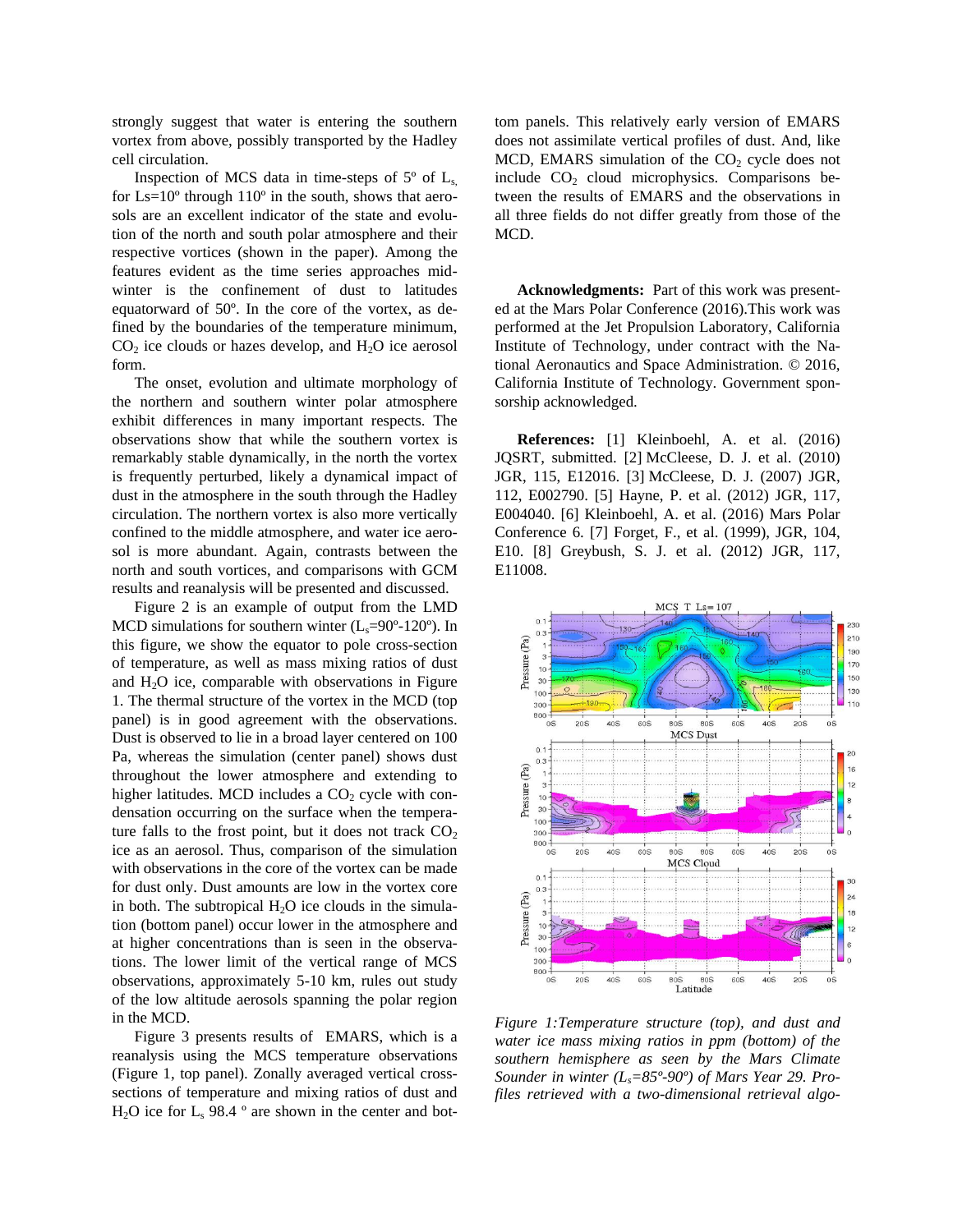*rithm were zonally averaged in 5° of latitude. The middle panel is labeled "MCS Dust" but the aerosol mapped by MCS is understood to be CO<sup>2</sup> ice in the vicinity of the temperature minimum between approximately 60º S and the pole.*



*Figure 2: LMD MCD simuations of zonal crosssections of temperature structure (top), and the mass mixing ratios (ppm) of dust (center) and water ice (bottom) for the southern hemisphere in southern winter (Ls=90º-120º).*

 Turning to the northern hemisphere, Figure 4 shows a MCS zonally averaged vertical cross-section of atmospheric temperature, together with mass mixing ratios (ppm) of aerosols in northern winter at  $L_s=287^\circ$ . In the north, temperatures are generally warmer in the lower atmosphere compared with the south in the same season, with the exception of the polar vortex where temperatures are similar. The atmosphere between 0.3- 3 Pa poleward of 75º N over the vortex is up to 20K warmer than in the south. A detached layer of dust is present at 30 Pa equatorward of 15 º N, both day and night, that is not seen in southern winter.

 $CO<sub>2</sub>$  ice is present in the core of the vortex, but at a lower amount than is seen in the south (middle panel). Clouds of water ice are present in the middle atmosphere, which do not appear in the southern winter (bottom panel).

LMD simulations for  $L_s = 270^\circ - 300^\circ$  are shown in Figure 5. Poleward of 40º N, temperatures above 10 Pa are warmer than those observed. MCS temperatures near 3 Pa and 35º-55º N are significantly colder than in the simulation and EMARS reanalysis (Figure 6).

 Both LMD and EMARS show low altitude water clouds extending from mid to high latitudes, not found in the observations. The reanalysis in Figure 6 gives larger  $H<sub>2</sub>O$  cloud amounts at mid-altitudes, but neither scheme captures clouds observed poleward of 30º N.



*Figure 3: EMARS zonal cross-sections of temperature structure (top), and mass mixing ratios of dust (center) and water ice (bottom)in southern winter (Ls=98.4º) obtained from reanalysis of MCS data (Figure 1).*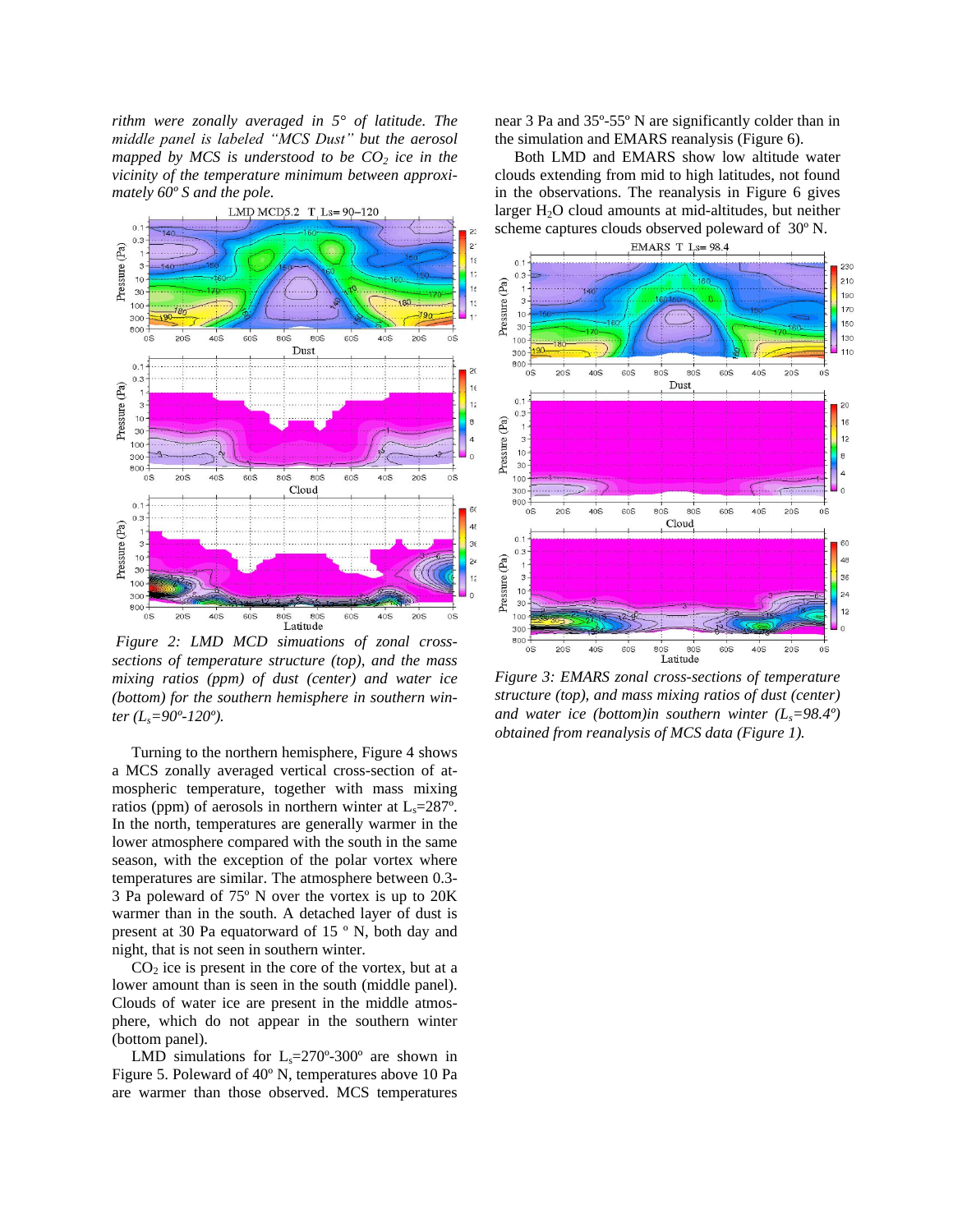

*(Ls=287º) in MY 29. (Figure 4 is equivalent to Figure 1 for northern hemisphere, with CO<sup>2</sup> ice over N. pole ).*